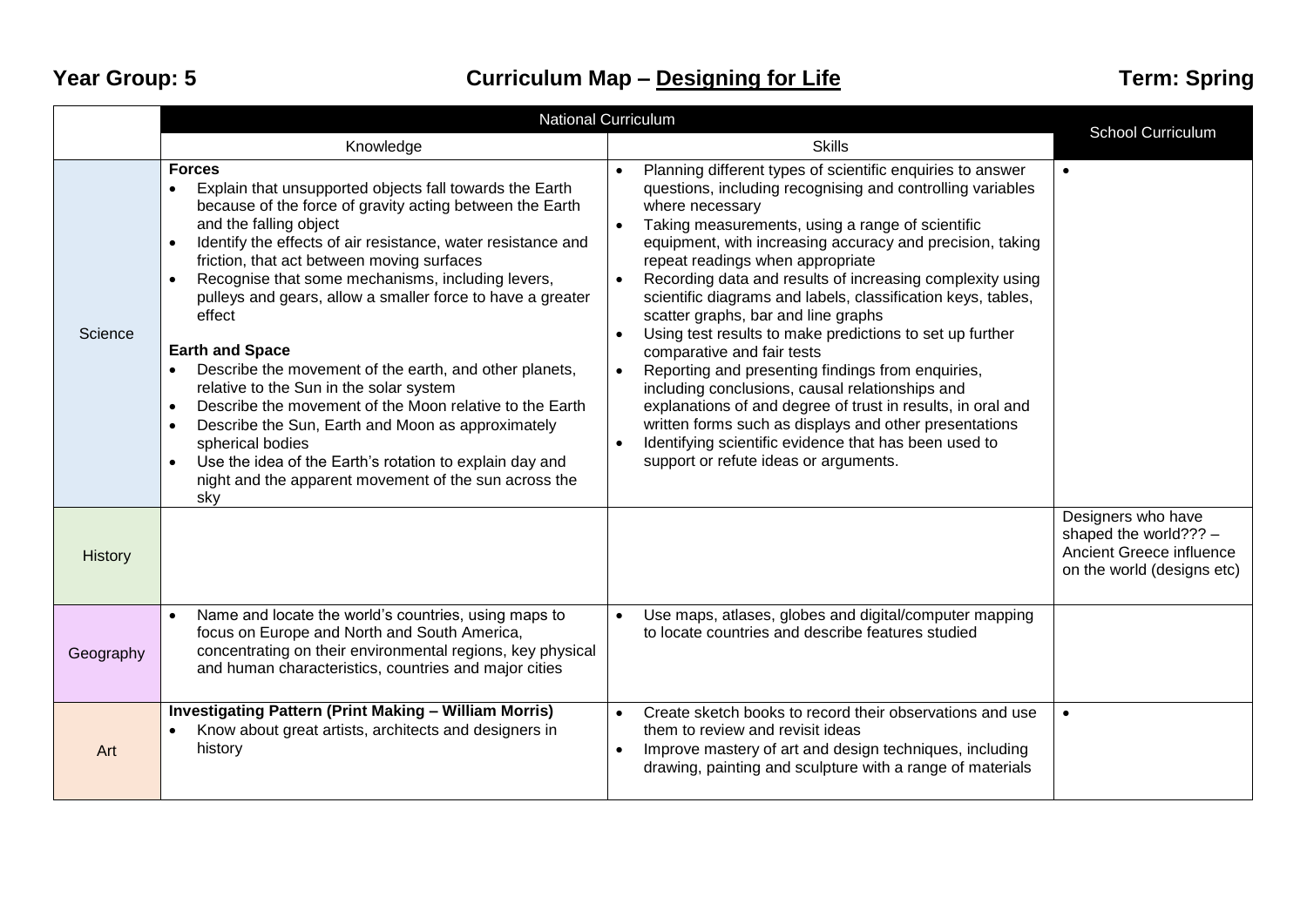| Design &<br>Technology | Design and Construct a Model Town (Lego)<br>Use research and develop design criteria to inform the<br>design of innovative, functional, appealing products that<br>are fit for purpose, aimed at particular individuals or<br>groups<br>Evaluate their ideas and products against their own<br>design criteria and consider the views of others to improve<br>their work<br>Understand and use electrical systems in their products<br>$\bullet$<br>Understand and use mechanical systems in their products | Design and Construct a Model Town (Lego)                                                                                                                                                                                                                                                                   | $\bullet$ |
|------------------------|-------------------------------------------------------------------------------------------------------------------------------------------------------------------------------------------------------------------------------------------------------------------------------------------------------------------------------------------------------------------------------------------------------------------------------------------------------------------------------------------------------------|------------------------------------------------------------------------------------------------------------------------------------------------------------------------------------------------------------------------------------------------------------------------------------------------------------|-----------|
| Computing              | We Are Architects - Creating a Virtual Space<br>Know how to use technology safely, respectfully and<br>responsibly<br>Recognise acceptable/unacceptable behaviour and<br>identify a range of ways to report concerns about content<br>and contact                                                                                                                                                                                                                                                           | We Are Architects - Creating a Virtual Space<br>Select, use and combine a variety of software on a range<br>of digital devices to design and create content that<br>accomplishes given goals, including collecting, analysing,<br>evaluating and presenting data and information                           | $\bullet$ |
| R.E.                   | <b>Peace &amp; Hinduism</b><br>Understand that peace and living harmoniously with your<br>$\bullet$<br>neighbour is an important belief of all religions.<br>Understand how places of worship give opportunities for<br>$\bullet$<br>peaceful reflection, meditation and prayer<br>Know that Hindus believe in "Non injury to living things -<br>$\bullet$<br>Ahimsa".<br>Understand what Hindu's believe, including that they<br>$\bullet$<br>believe in one god who is represented in different ways      | <b>Peace &amp; Hinduism</b><br>Compare the lives of Gandhi's and Martin Luther King and<br>their belief in peaceful, non-violent protest.<br>Compare Hindu's beliefs with those of other religions                                                                                                         | $\bullet$ |
| <b>Music</b>           | <b>Violin Lessons</b><br>Use and understand staff and other musical notations<br>$\bullet$                                                                                                                                                                                                                                                                                                                                                                                                                  | <b>Violin Lessons</b><br>Play and perform in solo and ensemble contexts, playing<br>with increasing accuracy, fluency, control and expression<br>Listen with attention to detail and recall sounds with<br>increasing aural memory                                                                         | $\bullet$ |
| <b>PSHE</b>            | <b>My Relationships</b><br>How to recognise negative relationships<br>$\bullet$<br>How to develop and maintain healthy relationships<br>$\bullet$<br>Understand the role that money plays in people's lives<br>$\bullet$                                                                                                                                                                                                                                                                                    | <b>My Relationships</b><br>Working Collaboratively successfully with others                                                                                                                                                                                                                                |           |
| P.E.                   | Understand that keeping fit is essential to being healthy.<br>$\bullet$<br>Compare their performances with previous ones and<br>$\bullet$<br>demonstrate improvement to achieve their personal best                                                                                                                                                                                                                                                                                                         | Use running, jumping, throwing and catching in isolation<br>and in combination<br>Play competitive games, modified where appropriate and<br>apply basic principles suitable for attacking and defending<br>Take part in outdoor and adventurous activity challenges<br>both individually and within a team | $\bullet$ |